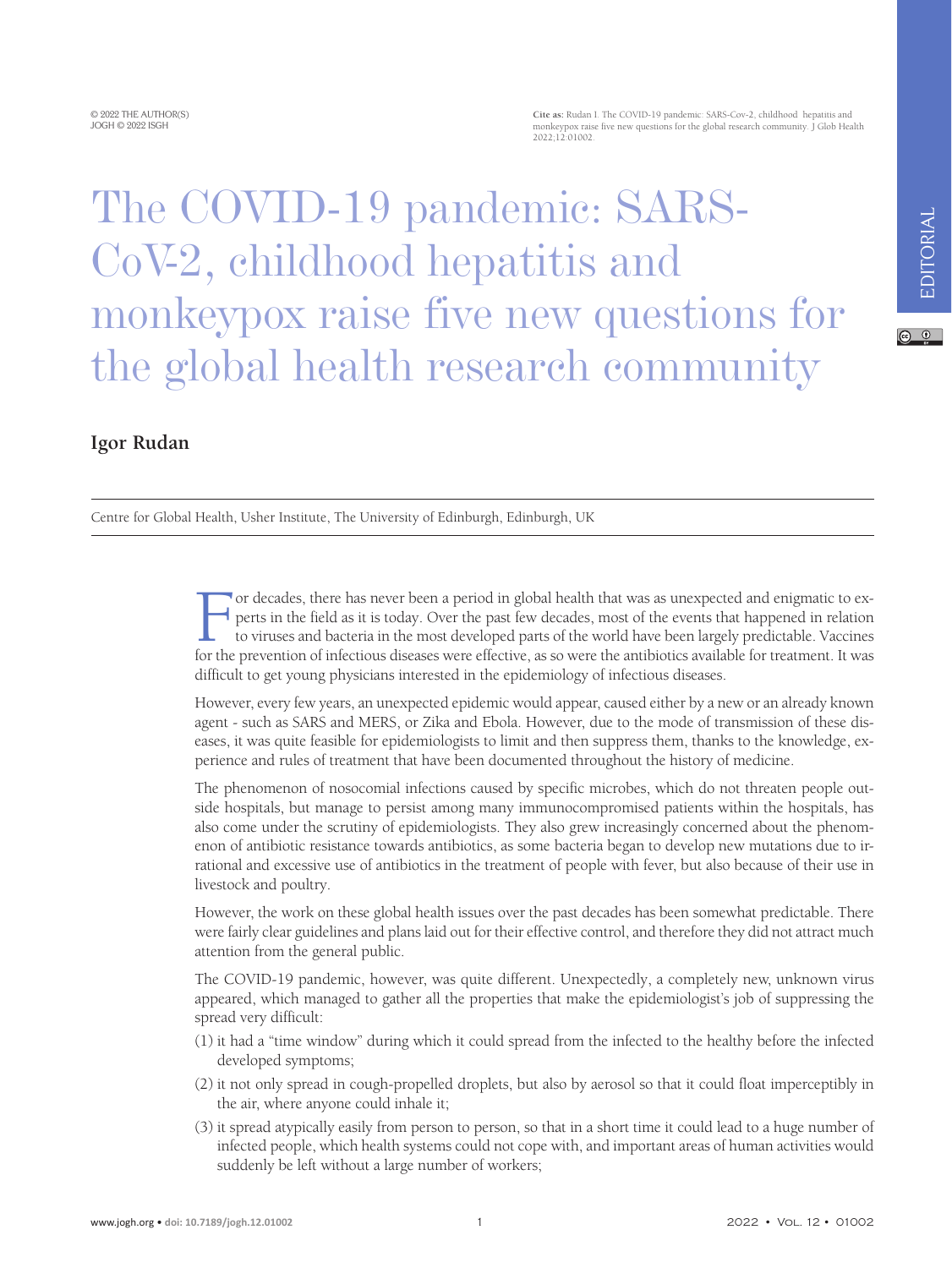- (4) the virus was not limited to humans, but rather spread easily to various animal species, gaining additional opportunities for mutations; then, it could be reintroduced to humans, having acquired new mutations of insufficiently known effect;
- (5) it was an RNA virus, not a DNA virus; therefore, its mutation repair mechanisms were weaker and new strains were formed faster. Evolution has directed these strains toward more and more contagious, and toward increasingly successful in avoiding human immune responses, with uncertainty about whether new strains will also lead to a more or less severe clinical picture.

The alpha strain, which originated in the United Kingdom, spread faster than the original Wuhan strain and replaced it while being even more dangerous to human health. The delta strain, which originated in India, spread even faster than alpha and was also more dangerous to health. The omicron strain, which originated in southern Africa, spread even faster than the delta and replaced it, so it now completely covers the planet. Fortunately for us all, in terms of health hazards, omicron mutated in a different direction, so it became significantly less dangerous than the delta, but still remained deadly.

Thanks to the combined effects of the COVID-19 vaccination globally, effective drugs such as Dexamethasone and Paxlovid, and exposure to previous waves among those who were infected, the omicron strain has enabled us to reach the phase of the COVID-19 pandemic where – for the first time – epidemiologists do not expect the next waves to cause as large numbers of deaths globally, as was the case in previous waves. It took the global research community two and a half years to reach that point.

Today, expert estimates agree that in the several major waves of the COVID-19 pandemic so far, at least 15 million people have lost their lives worldwide [\[1,](#page-2-0)[2](#page-2-1)]. In the United States alone, the figure of one million deaths has been exceeded [\[3](#page-2-2)], which is even worse than the most pessimistic estimates made by experts there at the very beginning of the pandemic [\[4](#page-2-3)]. Most deaths have never been documented in official reports of deaths from COVID-19, but are clearly visible in increased mortality compared to expectations based on average mortality from pre-pandemic years [\[5](#page-2-4)[,6\]](#page-2-5).

After several waves of the COVID-19 pandemic, we have reached the first period in which epidemiologists thanks to a combination of effective vaccines, available drugs and acquired immunity among the population feel safer in preventing large numbers of deaths in the coming months. However, they are now faced with five truly unexpected new puzzles, on which they will focus their scientific research in the coming months and years:

- (1) The first conundrum, to which no one has an answer yet, is the question if we can now control COVID-19 in the long haul and prevent new waves of this pandemic that would cause further millions of deaths worldwide? Unfortunately, this question cannot be answered today with complete certainty. The virus currently mutates quite quickly and very often. Although we were all lucky that, while acquiring a significantly higher ability to infect, the omicron was significantly less dangerous to human health than the immediately preceding strains, it will continue to cause waves of infection while constantly mutating. No one can know for sure whether, in time, a strain might appear that will be able to bypass our immune protection and be clinically more dangerous. Even the current vaccines only prevent clinical infection and transmission to a varying degree, although they do protect from more severe outcomes much better. Therefore, the absolute global research priority is the development of an advanced vaccine, which will protect us against all possible strains of the SARS-CoV-2 virus. In addition, it would be ideal if such a vaccine could be administered simply, e.g., by nasal inhalation, and boost longer-lasting immunity to SARS-CoV-2 in comparison to the current vaccines. Until such a vaccine is developed, any new antiviral drug, such as Paxlovid, will also be of great help [[7\]](#page-3-0). Therefore, despite the current respite, the work for the research community to ensure control over the COVID-19 pandemic is still not complete.
- (2) Another riddle, to which no one still has a definite answer, is why do some people with COVID-19 develop unusual symptoms, lasting for months - the so-called "long COVID" [[8\]](#page-3-1)? These people have significantly reduced work capacity and quality of life. How could we recognize such patients, and how to cure their symptoms? Understanding "long COVID" and its effective treatments, or even prevention, will be significant research priorities in global health this year and likely in the future years.
- (3) The third open question, which is increasingly troubling, is why has COVID-19 significantly increased the long-term risk of many diseases, such as heart attack and stroke, diabetes, blood clots, psychological disorders and various other already known diseases in those who were infected, especially if they were hospitalized [[9,](#page-3-2)[10](#page-3-3)]? Will this risk remain increased in the long term, or will it return to expected levels over the years? If the risk remains increased for many years, it will eventually lead to a shortening of life expectancy at the level of entire countries. This is another indicator to closely monitor in future years.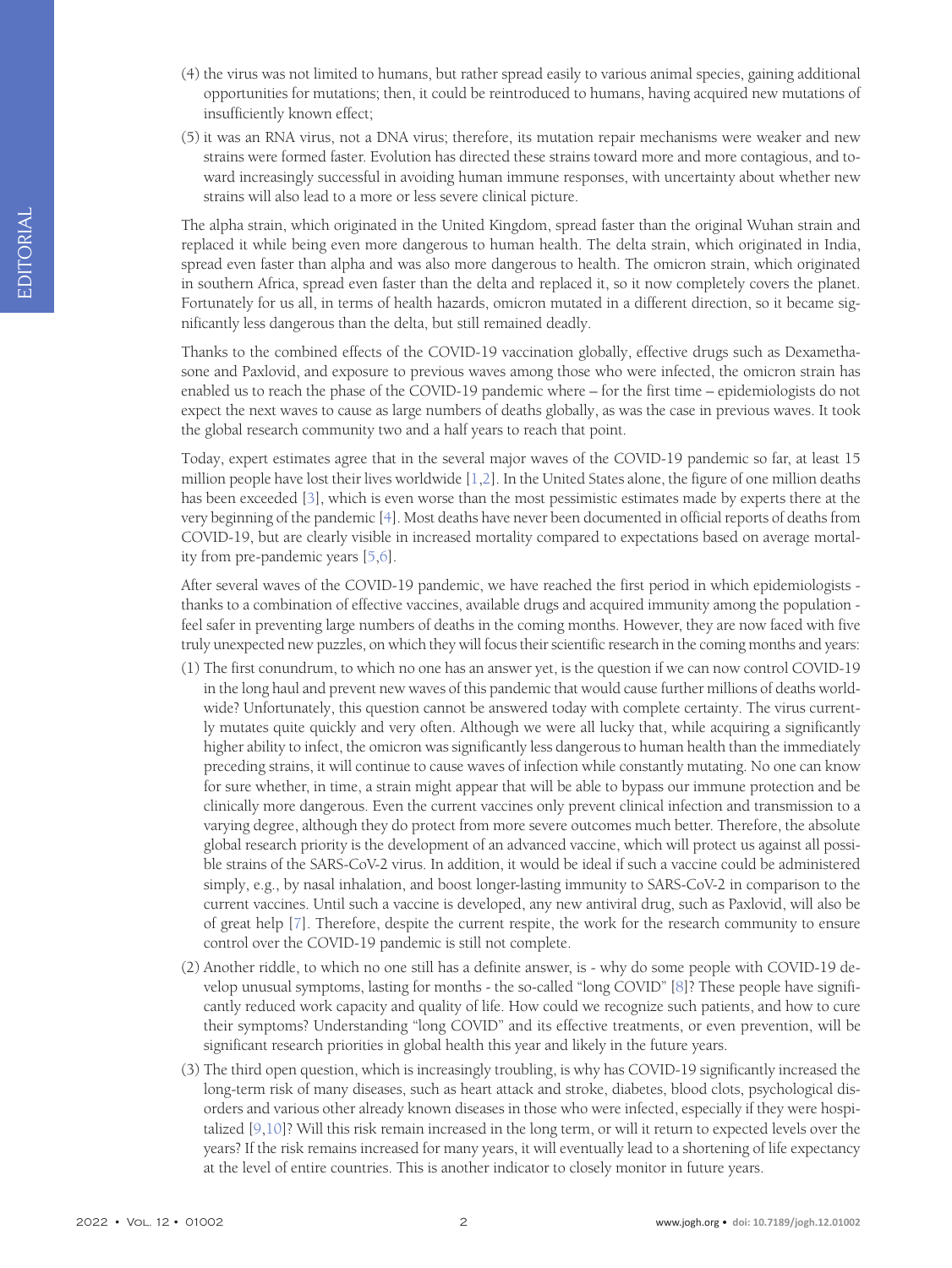- (4) The fourth mystery, which has been widely reported in recent weeks, is the unusual epidemic of hepatitis in children. So far, it affected at least 176 children in the UK and more than 500 worldwide [\[11](#page-3-4)]. Is it, in some way, related to the COVID-19 pandemic? Is it caused by an adenovirus, or perhaps SARS-CoV-2, or their combined action? An alternative hypothesis is that this could just be an unusual, difficult-to-explain, transient epidemic of a virus, which we were able to record only because of the significantly increased interest in infectious diseases and their control during the COVID-19 pandemic. No one has a definite answer to that question yet.
- (5) The fifth conundrum is the appearance of monkeypox in an increasing number of cities in developed countries outside Africa, among people who may not all be clearly interconnected, nor have they travelled to Africa. So far, more than 100 cases have been confirmed in Europe, North America and Australia [\[12](#page-3-5)]. Fortunately, the first genomic analyses have shown that it is the milder of the two strains circulating in Africa, and they seem to imply a common origin, at least so far [\[13](#page-3-6)]. The West African strain, which seems to be implicated, is quite mild, while the one from Central Africa is much more dangerous. Also, the spread of this disease is expected to be quite different from COVID-19 and it should be more easily containable, while the stockpiled smallpox vaccines may also be deployed to assist in breaking the chains of transmission. The question remains - does this epidemic have anything to do with COVID-19, or not at all? We'll gradually find out.

Since the end of March 2020, there has been an extremely high degree of consensus in the scientific community in interpreting all new information on COVID-19. The countries that knew how to use this information well have kept mortality from COVID-19 to a minimum and also protected their economies from a larger downturn, while requiring varying degrees of changes in lifestyle from their citizens.

Thanks to the global health research community, and the exchange of information among its experts, we have gained the necessary knowledge that currently reduces the impact of the COVID-19 pandemic. We now have accurate estimates of the effectiveness of various measures that can mitigate the spread of the virus, we know the benefits of dexamethasone, the effectiveness of various vaccines against various strains of the virus, as well as the effects of early administration of Paxlovid. With all these interventions, the risk of dying from COV-ID-19 disease is now generally reduced by at least ten times compared to the onset of a pandemic – in older age groups even more [\[14\]](#page-3-7).

In two and a half years, the global health research community and the pharmaceutical and biotechnological industries managed to protect many people from dying from COVID-19 and finally bring large parts of the world back to a pre-pandemic lifestyle. What is especially gratifying is knowing that modern science has all the tools available to also provide many answers to all these five emerging research questions in the coming months and that it will most likely succeed in answering them, too.

**Authorship contributions:** IR is the sole author.

**Competing interests:** The author is a scientific advisor to the Government of the Republic of Croatia for COVID-19 response and co-Editor-in-Chief of the Journal of Global Health. The author has completed the ICMJE Unified Competing Interest form (available upon request from the author) and declares no conflicts of interest.

- <span id="page-2-0"></span>1 World Health Organization. 14.9 million excess deaths associated with the COVID-19 pandemic in 2020 and 2021. News release, 5 May 2022. Available from: [https://www.who.int/news/item/05-05-2022-14.9-million-excess-deaths-were-associated](https://www.who.int/news/item/05-05-2022-14.9-million-excess-deaths-were-associated-with-the-covid-1)[with-the-covid-19-pandemic-in-2020-and-2021.](https://www.who.int/news/item/05-05-2022-14.9-million-excess-deaths-were-associated-with-the-covid-1) Accessed: May 21, 2022.
- <span id="page-2-1"></span>2 Grimley N, Cornish J, Stylianou N. Covid: World's true pandemic death toll nearly 15 million, says WHO. BBC News, 5 May 2022. Available from: [https://www.bbc.co.uk/news/health-61327778.](https://www.bbc.co.uk/news/health-61327778) Accessed: May 21, 2022.
- <span id="page-2-2"></span>3 Donovan D. U.S. officially surpasses 1 million covid-19 deaths. Johns Hopkins University of Medicine Coronavirus Resource Center, 16 May 2022. Available from: [https://coronavirus.jhu.edu/from-our-experts/u-s-officially-surpasses-1-million-cov](https://coronavirus.jhu.edu/from-our-experts/u-s-officially-surpasses-1-million-covid-19-deaths)[id-19-deaths](https://coronavirus.jhu.edu/from-our-experts/u-s-officially-surpasses-1-million-covid-19-deaths). Accessed: May 21, 2022.
- <span id="page-2-3"></span>4 Coronavirus: White House models predict up to 240,000 fatalities. Financial Times, 31 May 2020. Available from: [https://](https://www.ft.com/content/1581cbdb-c47e-3073-b629-017397a981e5) [www.ft.com/content/1581cbdb-c47e-3073-b629-017397a981e5;](https://www.ft.com/content/1581cbdb-c47e-3073-b629-017397a981e5) Accessed: May 21, 2022.
- <span id="page-2-4"></span>5 Tracking COVID-19 excess deaths across countries. Available from: [https://www.economist.com/graphic-detail/coronavirus](https://www.economist.com/graphic-detail/coronavirus-excess-deaths-tracker)[excess-deaths-tracker](https://www.economist.com/graphic-detail/coronavirus-excess-deaths-tracker). Accessed: 21 April 2022.
- <span id="page-2-5"></span>6 "Excess Death" Data Point to Pandemic's True Toll. Available from: [https://www.cdc.gov/coronavirus/2019-ncov/cdcresponse/](https://www.cdc.gov/coronavirus/2019-ncov/cdcresponse/accomplishments/excess-death-data.html) [accomplishments/excess-death-data.html](https://www.cdc.gov/coronavirus/2019-ncov/cdcresponse/accomplishments/excess-death-data.html). Accessed: 21 May 2022.